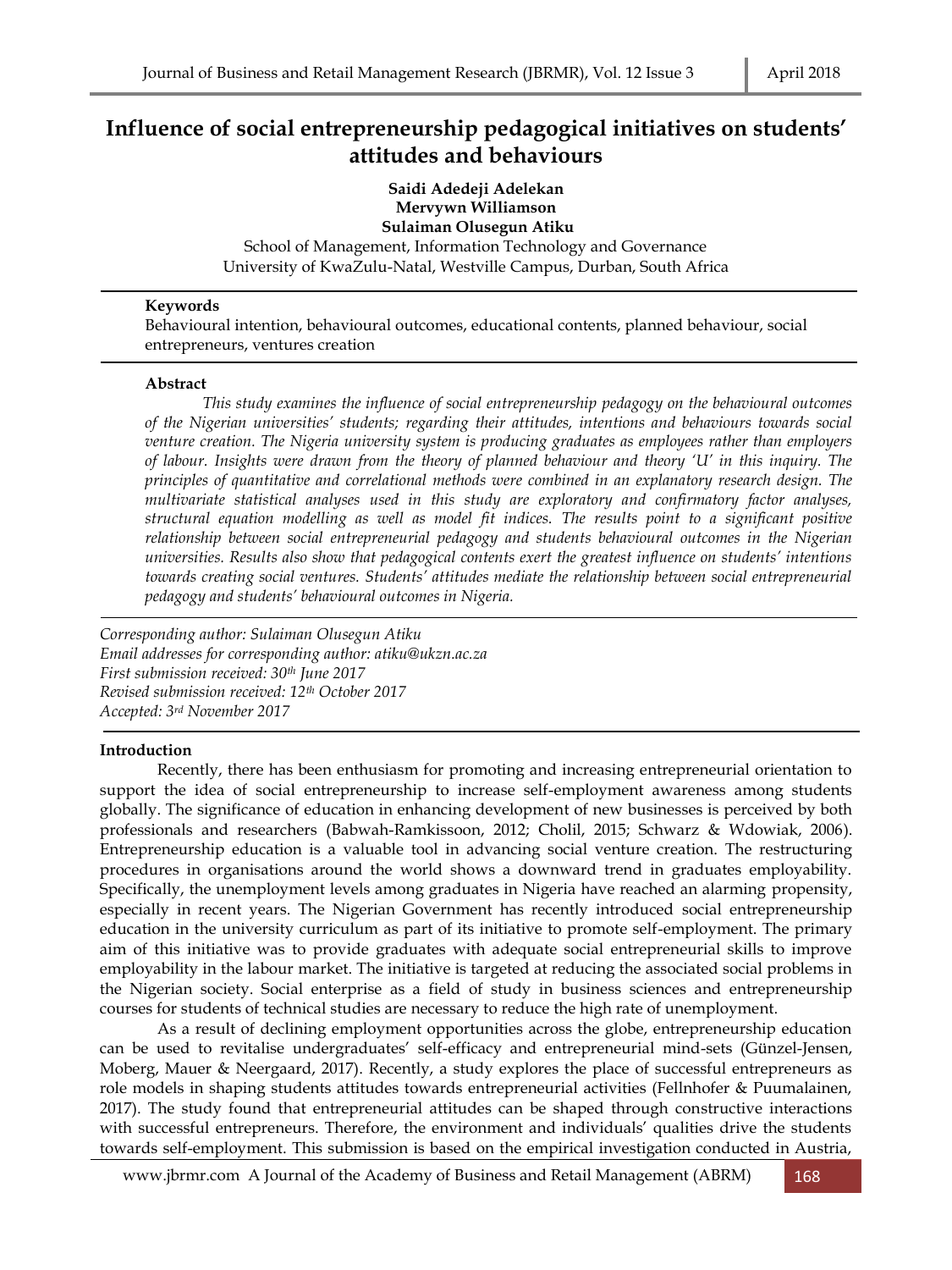Finland and Greece. The African contexts of the studies on pedagogical initiatives and undergraduates' behaviours towards entrepreneurial intention is lacking, especially in Nigeria. There is a dearth of empirical evidence regarding the influence of pedagogical contents and techniques on students' behavioural outcomes in Nigeria.

The primary objective of this study is to examine the influence of pedagogical contents and techniques (social entrepreneurship education) on students' behavioural outcomes in selected Nigerian universities. Specifically, this study seeks to explore the mediating influence of students' attitudes on the relationship between social entrepreneurship education and behavioural outcomes (students' intentions and behaviours) towards setting up social ventures.

## **2. Review of Literature**

This section examines the literature to gain insights on the influence of social entrepreneurship interventions on attitude and behaviour towards establishing a social venture.

# **2.1. Entrepreneurship pedagogy**

The introduction of entrepreneurship pedagogy in the university curriculum is basically to inculcate the entrepreneurial orientations into the minds of students. Entrepreneurship pedagogy refers to the approaches and philosophies of teaching entrepreneurship (Moses & Akinbode, 2014). Entrepreneurship pedagogy enhances the students' entrepreneurial mind-sets and the ability to take advantage of new business opportunities in their environments (Hussain & Norashidah, 2015). Hussain and Norashidah (2015) found that entrepreneurial mind-sets and knowledge of social network is fundamental for teaching and establishing social ventures. Entrepreneurship education plays a significant role in building confidence towards establishing social ventures (Wilson, Kickul & Marlino, 2007). The empirical study conducted by Bae, Qian, Miano and Fiet (2014) shows a positive relationship between entrepreneurship pedagogy and entrepreneurial intention. Furthermore, student's exposure to entrepreneurial activities or background and entrepreneurship education can produce a positive influence on an individual's intention to become an entrepreneur (Fayolle & Gailly, 2015). Lourenço, Jones and Jayawarna (2013) found that perceived usefulness of entrepreneurship pedagogy is effective in promoting sustainable development. The entrepreneurial knowledge will assist students in conducting proper feasibility study before committing their working capital into operations. Therefore, effective transfer of entrepreneurial knowledge depends on the adopted pedagogical contents and techniques, as well as the instructor's theoretical and practical experiences. Moses and Akinbode (2014) proposed the need to design a captivating pedagogical content in order to draw students' attentions into entrepreneurship education in Nigeria. However, there is a paucity of empirical analysis showcasing the influence of entrepreneurship pedagogy on students' attitudes and behaviours towards establishing social ventures in Nigeria. The current study seeks to fill this gap by conducting an empirical analysis.

# **2.2. Entrepreneurial Attitude**

Attitude is one the major individuals attributes influencing the decision to start up a new venture. The other essential orientations influencing social entrepreneurial intention and behaviour are the need for success, risk-taking ability, the internal locus of control, and creativity (Bagheri & Pihie, 2014; Hussain & Norashidah, 2015). Again the personality approaches are with critics (Ahmed, 2012; Robinson et al., 1991). From the 1990s, the attitude approach has become a benchmark and widely used in predicting the likelihood to establish an enterprise, as an alternative to the personality theories (Ahmed 2012; Douglas 1999). According to the theory of planned behaviour, attitude has an impact on intention and behaviour. Specifically, there are three key fundamental attitudinal precursors of intention; perceived social norm, perceived behavioural control and personal attitude towards outcomes of the behaviour (Chun-Mei et al., 2011; Karimi, 2012). The attitudinal precursors have proven to account for a significant part of the variance in intention (Karimi, 2012).

Attitudes are moderately less steady than personality traits and can be changed over time or influenced by the interaction of individuals with the environment (Izquierdo & Buelens, 2011; Robinson et al. 1991). Instructors and practitioners can influence social entrepreneurial attitudes. Robinson et al., (1991) emphasise the need to differentiate between general attitudes related to the broad psychological disposition of an individual. Accordingly, the domain referring to the right attitudes towards creating a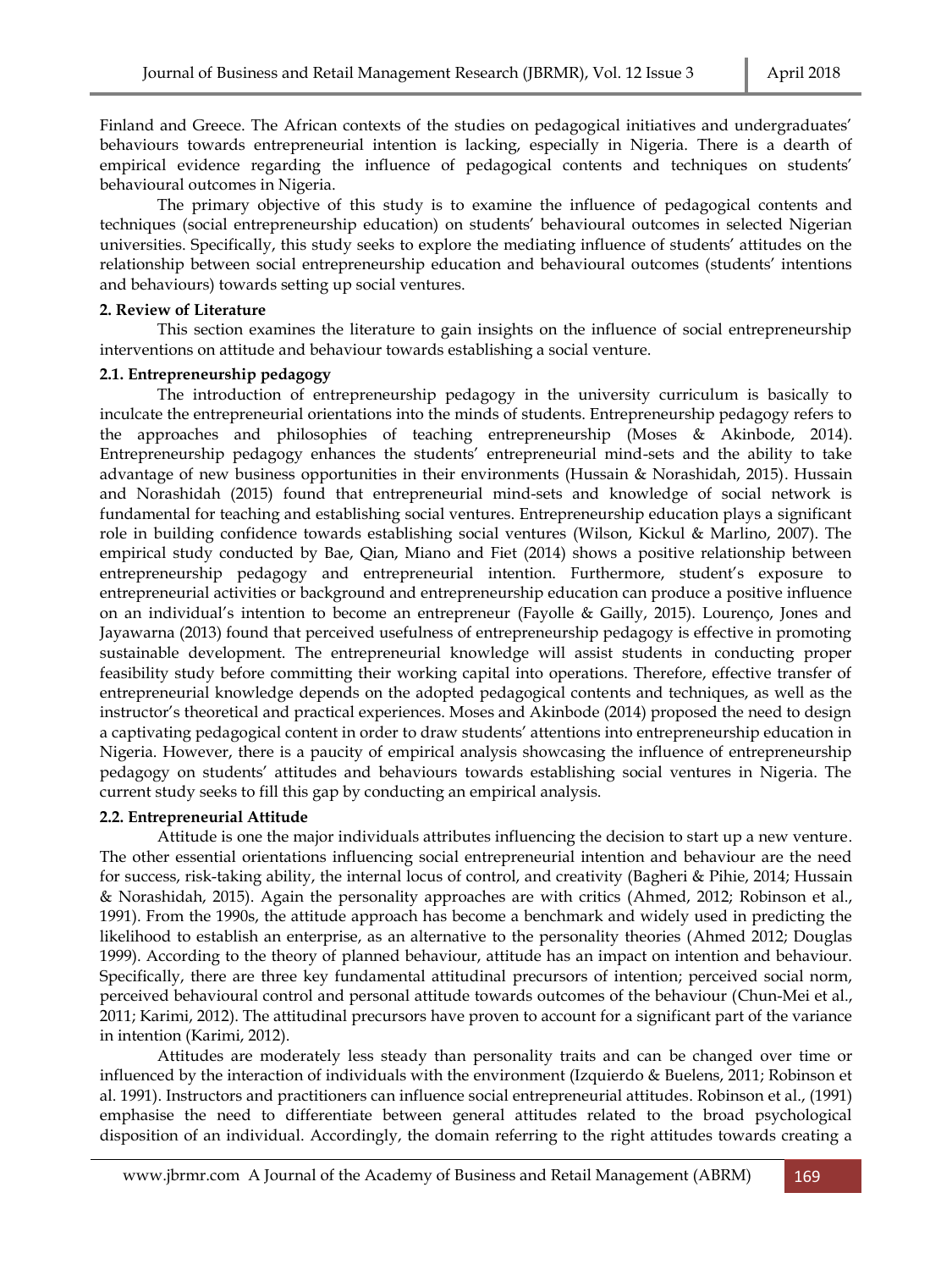new venture must be contextualised. The application of a particular approach raises the accuracy of the measurement within the predefined domain.

The significance of attitudes towards creating a new social venture, has been recognized and empirically verified in previous studies (Aslam, Awan & Khan, 2012; Douglas 1999; Karimi, 2012; Krueger et al., 2000; Izquierdo & Buelens, 2011). Accordingly, the empirical discoveries on the direction and importance of the attitude-intent relationships is partly inconsistent. The focus is predominately directed on empirical studies addressing entrepreneurial aspirations among students to draw conclusions from a model suitable for university students (Williams & Williams, 2014).

## **2.3. Entrepreneurial Attitude and Intention**

There is need to showcase the relationship between entrepreneurial attitude and intention to start one's business (Douglas, 1999). Douglas found that people with a more positive attitude towards freedom and risk are characterised by a higher willingness to become entrepreneurs. Individuals' attitudes to work endeavours negatively correlate with the intention to become an entrepreneur. In spites of Douglas's findings, Wang and Wong (2004) discovered a non-significant impact of risk-averse attitudes on entrepreneurial interests. Franke and Lu¨thje (2004) found a positive relationship between perception and attitude towards self-employment and intention to become an entrepreneur. Lu¨thje and Franke (2003) analysed the effect of individual beliefs and perceived environmental conditions for establishing a new venture in a survey of students of technical disciplines at the Massachusetts Institute of Technology. The study found that the attitude towards entrepreneurship is the most important determinant of entrepreneurial intention.

## **2.4. Theoretical Framework**

The theory of planned behaviour and theory 'U'were adopted as theories underpinning this study. The theory of planned behaviour was developed by Ajzen (1991), and was adopted by researchers to predict individuals' attitudes, intentions and behaviours. The theory states that intentions depend on attitudes towards the attractiveness of behaviours, subjective norms (which is social expectation) and perceived behavioural control. The theory holds that a person's intention to perform a particular action will increase with his perceived behavioural control. The theory of planned behaviour is adopted in this study to explain students' attitudes, intentions, and behaviours towards social venture creation. However, this implies that students will attempt to start a new venture if they believe that they have the right abilities to succeed.

Theory 'U' was propounded in 1968 by Friedrich Glasl and Dirk Lemon (Scharmer, 2007). The theory was later improved on by Otto Scharmer in the early 1980s and presented systematically in 2000s. The theory explains how students' behavioural patterns can be enhanced through practical orientations (pedagogical contents and techniques). This study considers these approaches as the appropriate theoretical framework to investigate the influence of social entrepreneurship initiatives on students' attitudes and other behavioural outcomes in selected Nigerian universities. The conceptual framework derived from the theories is diagrammatically illustrated in Figure 1.



## Fig. 1. The influence of entrepreneurship pedagogy on students' behavioural outcomes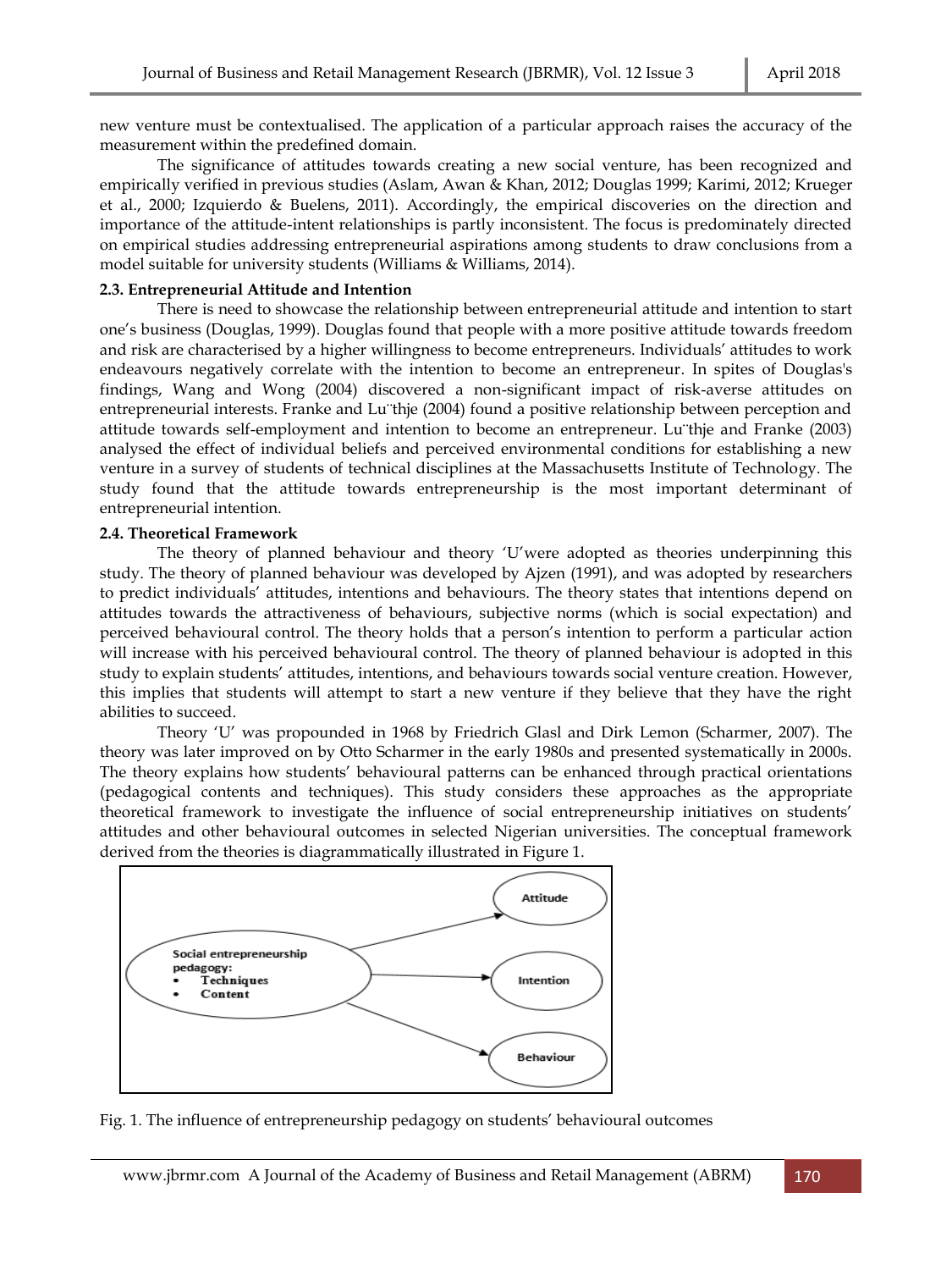#### **2.5. Model Specification and Hypotheses**

As diagrammatically presented in Figure 1, social entrepreneurship pedagogy can be referred to as the primary exogenous latent variable investigated in this study. Pedagogical contents and techniques are the corresponding exogenous manifest variables. Students' attitudes, intentions, and behaviours are the endogenous latent variables. Based on the conceptual framework, this study hypothesised:

- H1: A significant positive relationship between social entrepreneurship pedagogy and students' behavioural outcomes in selected Nigerian universities.
- H2: Students' attitudes mediate the relationship between social entrepreneurship pedagogy and students' behavioural outcomes.
- H3: A significant positive relationship between social entrepreneurship pedagogy and students' intentions towards creating a social venture.

#### **3. Methodology**

This study adopted a quantitative approach to investigate the influence of social entrepreneurship pedagogy on students' attitudes, intentions, and behaviours towards social venture creation in selected Nigerian universities. The population of this study comprised the final year students (400 level students) in the Faculty of Management Sciences at the selected universities in Nigeria. The target population of this survey is 3,777 undergraduates. A sample size of 367 was drawn from the target population. The three (3) randomly selected Nigerian universities offered Business Creation and Growth; Issues of Business Growth; Sources of Funds; and Entrepreneurial Marketing modules in the Faculty of Management Sciences. Data was collected through the use of a structured questionnaire to elicit information regarding the influence of social entrepreneurship initiatives on perceived attitudes and behaviours towards venture creation. The respondents were the final-year students in the Faculty of Management Sciences at the Lagos State University, Babcock University, and the University of Lagos, Nigeria. The structure of the questionnaire includes demographic section, social entrepreneurship education, students' attitudes, intentions and behaviours towards social venture creation.

#### **3.1. Measures**

**Social Entrepreneurship Pedagogy:** The construct social entrepreneurship pedagogy was adapted from Smith and Woodworth (2012). The first dimension adapted was designed to measure the pedagogical techniques used by instructors in teaching social entrepreneurship in selected Nigerian universities. Items 1 to 7 of the pedagogical technique was developed in line with a 5-point Likert's type ratings, ranging from strongly disagree (1) to strongly agree (5). The second dimension measures pedagogical contents adopted by lecturers in communicating social entrepreneurial orientations to learners in selected Nigerian universities. Items 1 to 10 were designed accordingly, ranging from strongly disagree (1) to strongly agree (5). The Cronbach's alpha coefficients of the exogenous manifest variables (pedagogical contents and techniques) are provided after the exploratory factor analysis.

**Behavioural Outcomes:** The construct students' behavioural outcomes were assessed adapting three dimensions of the theory of planned behaviour developed by Ajzen (1991; 2013). The first dimension measures student attitudes towards social entrepreneurship using items 1 to 8 on a 5-point Likert's type rating scale. The second dimension of behavioural outcomes scale measures students' intentions towards social entrepreneurship in Nigerian universities. Items 1 to 8 were used to elicit students' intentions on a 5-point Likert's type rating scale. The third dimension on this scale was used to measure students' social entrepreneurship behaviours, regarding their entrepreneurial capacities in the Nigerian universities. Items 1 to 6 were raised to elicit information on students' entrepreneurial capabilities using a 5-point Likert's type rating scale. The dimensional Cronbach's alpha coefficients are presented after the exploratory factor analysis in the data analysis section.

## **3.2. Data Analysis Procedures**

The IBM Statistical Package for the Social Sciences (SPSS, version 24) is valuable in performing the preliminary analysis, such as data screening and filling up the missing data, checking for outliers using Mahalanobis distance, Cook's distance and leverage values. To avoid violation of multicollinearity assumptions, the researchers subjected the variables to Pearson's bivariate correlation coefficients. Normal probability plot was assessed using multiple regression analysis, the tolerance  $($  < 1) and VIF  $($  < 10) values in the coefficients table; reaffirm non-violation of multicollinearity assumptions. Exploratory Factor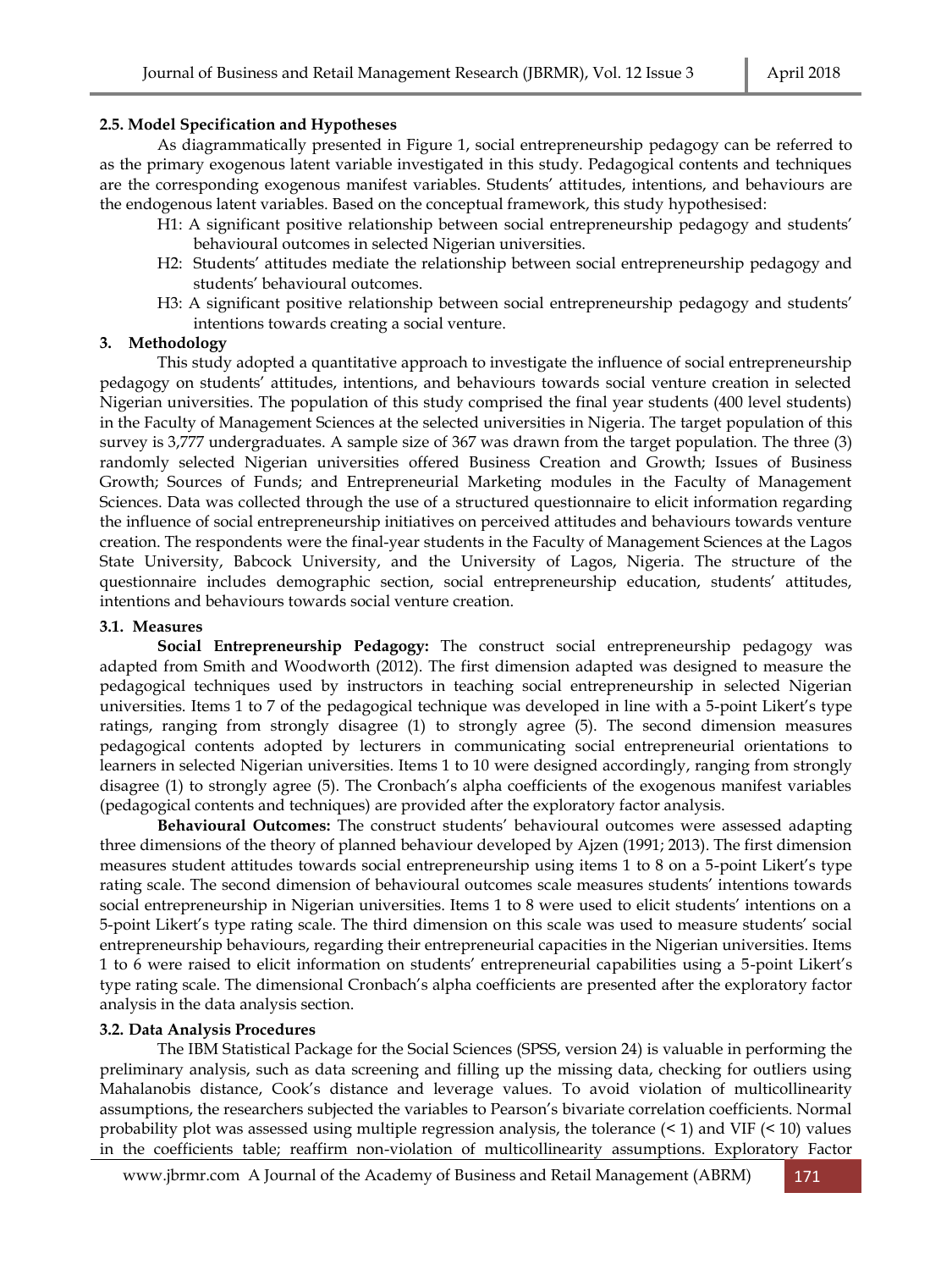Analysis (EFA) was conducted to validate the key factors by selecting a maximum likelihood option using an Oblique Promax Rotation method in SPSS. The internal consistency of the key factors extracted from the EFA was assessed using Cronbach's alpha coefficients. According to the rule of thumb guiding preliminary analyses provided by Pallant (2011), no statistical assumption was violated in this study. The IBM Analysis of Moment Structure (AMOS Graphics, version 24) was used in running structural equation modelling (SEM). This is essential to provide adequate explanations concerning the influence of pedagogical contents and techniques on students' behavioural outcomes towards social venture creation in Nigeria. The model fit indices used to assess the fitness of Confirmatory Factor Analysis (CFA) and structural models in this study are the chi-square value, degree of freedom and P values. The normed chisquare test values are useful in determining model fit, which is the chi-square value – degree of freedom ratio (Hooper, Coughlan & Mullen, 2008). Three incremental model fit indices used are the Tucker-Lewis Index (TLI), the Incremental Fit Index (IFI) and the Comparative Fit Index (CFI). The values for Gross Fit Index (GFI) and Root Mean Square Error of Approximation (RMSEA) and PCLOSE were also reported in this study to examine the fitness of proposed model to the sample data.

# **4. Results and Discussion**

Illustrated in Tables 1 and 2, are the psychometric properties of the research instrument used in assessing the influence of instructors' entrepreneurial initiatives on students' behavioural outcomes in the Nigerian universities. Also presented with the EFA are the descriptive statistics, item-total correlations, Cronbach's alpha coefficients, eigenvalues, and variances explained by the extracted factors.

| Items                     | Factor       |                |      |                |      |      | Item Total                 |             |
|---------------------------|--------------|----------------|------|----------------|------|------|----------------------------|-------------|
|                           | $\mathbf{1}$ | $\overline{2}$ | 3    | $\overline{4}$ | 5    | Mean | $\ensuremath{\mathit{SD}}$ | Correlation |
| IN5                       | .866         |                |      |                |      | 4.03 | .940                       | .510        |
| IN <sub>6</sub>           | .857         |                |      |                |      | 3.98 | .929                       | .593        |
| IN4                       | .774         |                |      |                |      | 3.99 | .941                       | .665        |
| IN <sub>3</sub>           | .716         |                |      |                |      | 3.70 | 1.032                      | .543        |
| IN <sub>2</sub>           | .670         |                |      |                |      | 3.75 | 1.081                      | .578        |
| IN1                       | .600         |                |      |                |      | 3.63 | 1.081                      | .585        |
| IN <sub>8</sub>           | .571         |                |      |                |      | 4.00 | .958                       | .531        |
| $\ensuremath{\text{IN7}}$ | .450         |                |      |                |      | 4.31 | .860                       | .422        |
| PC <sub>3</sub>           |              | .638           |      |                |      | 3.42 | 1.078                      | .412        |
| PC10                      |              | .637           |      |                |      | 3.55 | 1.052                      | .496        |
| PC <sub>8</sub>           |              | .624           |      |                |      | 3.61 | .982                       | .392        |
| PC <sub>2</sub>           |              | .621           |      |                |      | 3.41 | 1.057                      | .457        |
| PC7                       |              | .612           |      |                |      | 3.43 | 1.099                      | .356        |
| PC <sub>6</sub>           |              | .582           |      |                |      | 3.68 | .985                       | .458        |
| PC9                       |              | .544           |      |                |      | 3.54 | 1.073                      | .367        |
| PC <sub>5</sub>           |              | .537           |      |                |      | 3.83 | .973                       | .370        |
| PC1                       |              | .531           |      |                |      | 3.39 | 1.149                      | .471        |
| PC <sub>4</sub>           |              | .484           |      |                |      | 3.83 | .888                       | .451        |
| BE3                       |              |                | .874 |                |      | 3.77 | .974                       | .596        |
| BE5                       |              |                | .816 |                |      | 3.80 | .934                       | .494        |
| BE <sub>2</sub>           |              |                | .751 |                |      | 3.77 | .947                       | .609        |
| BE <sub>6</sub>           |              |                | .725 |                |      | 3.95 | .903                       | .534        |
| BE4                       |              |                | .694 |                |      | 4.01 | .868                       | .638        |
| BE1                       |              |                | .622 |                |      | 3.79 | .985                       | .651        |
| AT4                       |              |                |      | .830           |      | 3.91 | .873                       | .539        |
| AT3                       |              |                |      | .796           |      | 4.03 | .891                       | .521        |
| AT2                       |              |                |      | .750           |      | 3.84 | .944                       | .530        |
| AT <sub>5</sub>           |              |                |      | .590           |      | 3.77 | .969                       | .448        |
| AT1                       |              |                |      | .513           |      | 3.79 | 1.002                      | .518        |
| AT7                       |              |                |      | .499           |      | 4.19 | .904                       | .373        |
| AT6                       |              |                |      | .389           |      | 3.74 | 1.001                      | .481        |
| PT3                       |              |                |      |                | .765 | 3.87 | .944                       | .397        |

Table 1: Psychometric properties of the research instrument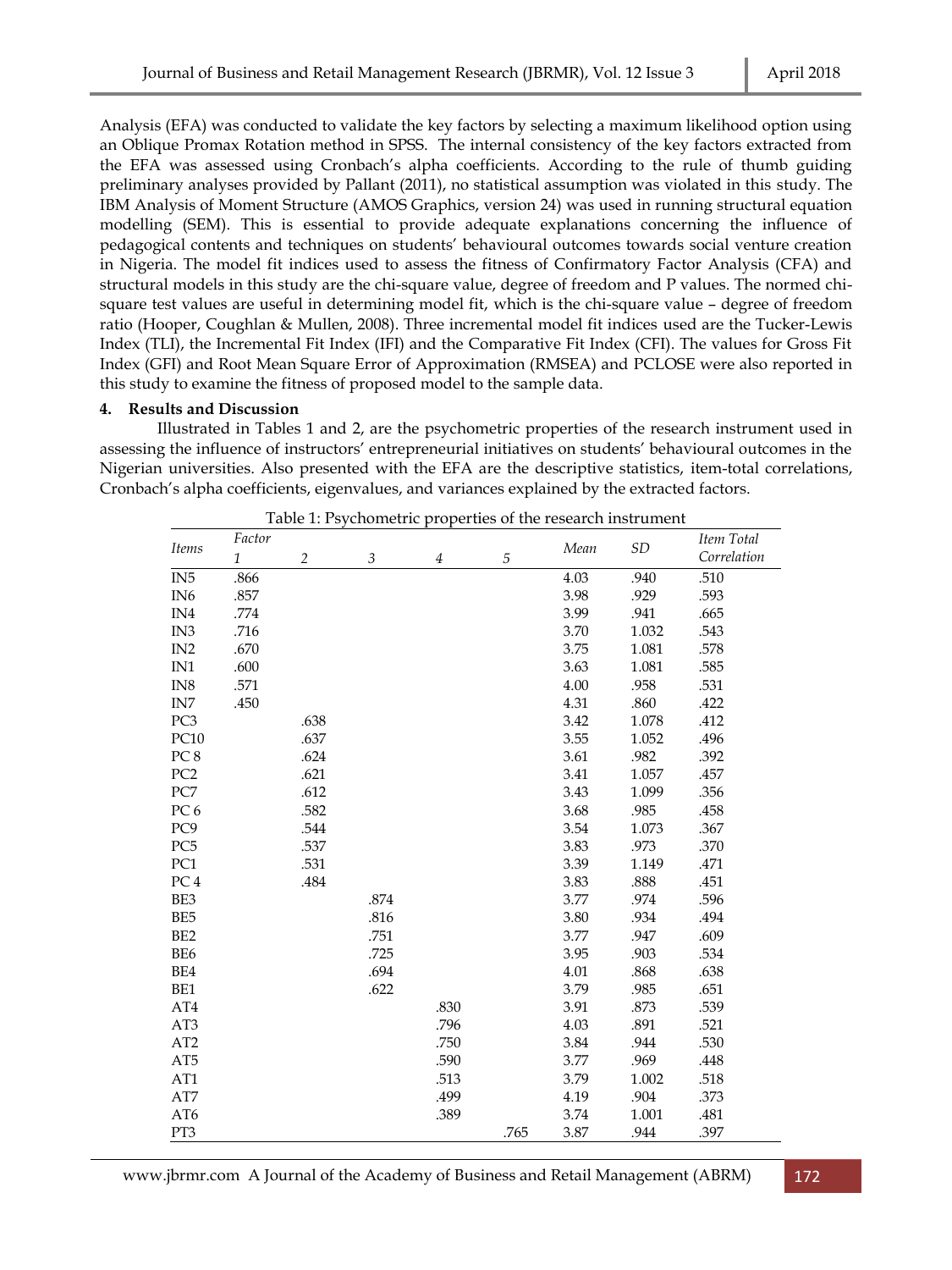| PT <sub>2</sub> | .638 | 3.79 | 1.018 | .363 |  |
|-----------------|------|------|-------|------|--|
| PT4             | .489 | 3.84 | .962  | .291 |  |
| PT7             | .318 | 3.72 | 1.012 | .357 |  |

| Table 2: Statistical outputs: Psychometric properties of the research instrument |
|----------------------------------------------------------------------------------|
|----------------------------------------------------------------------------------|

| Statistical tool | Factor |      |      |      |      |  |  |
|------------------|--------|------|------|------|------|--|--|
|                  |        |      |      |      |      |  |  |
| Cronbach's a     | .887   | .839 | .900 | .827 | .701 |  |  |
| Eigenvalue       | 10.1   | 3.2  | 1.9  | 1.8  | 1.6  |  |  |
| Variance (%)     | 28.8   | 9.2  | 5.6  | 5.0  | 4.7  |  |  |

\*KMO = 0.908; X<sup>2</sup> = 5858.436; DF = 595; P < 0.001; Total variance explained = 53.3%.

As presented in Table 1, the first factor extracted measures students' intentions to start up new social venture. Factor 1 (intention), explained 28.8 percent of the total variance (53.3%) explained as illustrated in Table 2. The internal consistency of items 1 to 8 used to measure students' intentions is 0.887; one can infer that the scale is reliable based on the rule of thumb (Field 2005; Pallant, 2011). The second factor extracted is pedagogical contents adopted by instructors in selected Nigerian universities. The pedagogical contents explained 9.2 percent of the variations and produced a reliable Cronbach's alpha coefficient of 0.839. The third factor extracted explained 5.6 percent of the variance in students' behaviour in selected Nigerian universities. The internal consistency of the six items factor produced an excellent (reliable) Cronbach's alpha coefficient of 0.900 in Nigeria. The fourth factor illustrated in Table 1, explained 5.0 percent variance by measuring students' attitudes towards social entrepreneurship. The 8<sup>th</sup> item was deleted on the scale for cross loading during the EFA. The remaining seven items measure of students' attitudes towards social entrepreneurship yielded a reliable Cronbach's alpha coefficient of 0.827. The fifth factor explained 4.7 percent variance by measuring the pedagogical techniques used by instructors in teaching social entrepreneurship. Items one (1), five (5) and six (6)were deleted during statistical analysis, while the remaining four items yielded an acceptable Cronbach's alpha coefficient of 0.701. The Kaiser-Meyer-Olkin (KMO) value of 0.908 indicates a superb sample size (367) adequacy (Field, 2005). The Bartlett Test of Sphericity is highly significant (P < 0.001), which shows that EFA is appropriate (Field, 2005; Pallant, 2011). The CFA model is presented in Figure 2.



Chi-square = 941.392; DF = 542; p-value = 0.000 (< 0.001); CMIN/DF = 1.737 (<5); GFI = 0.912 (> 0.90); IFI = 0.928 (> 0.90); TLI = 0.920 (> 0.90); CFI = 0.927 (> 0.90); RMSEA = 0.045 (below 0.05); PCLOSE = .962 (> 0.5)

Fig. 2. Confirmatory factor analysis for social entrepreneurial education and students' behavioural outcomes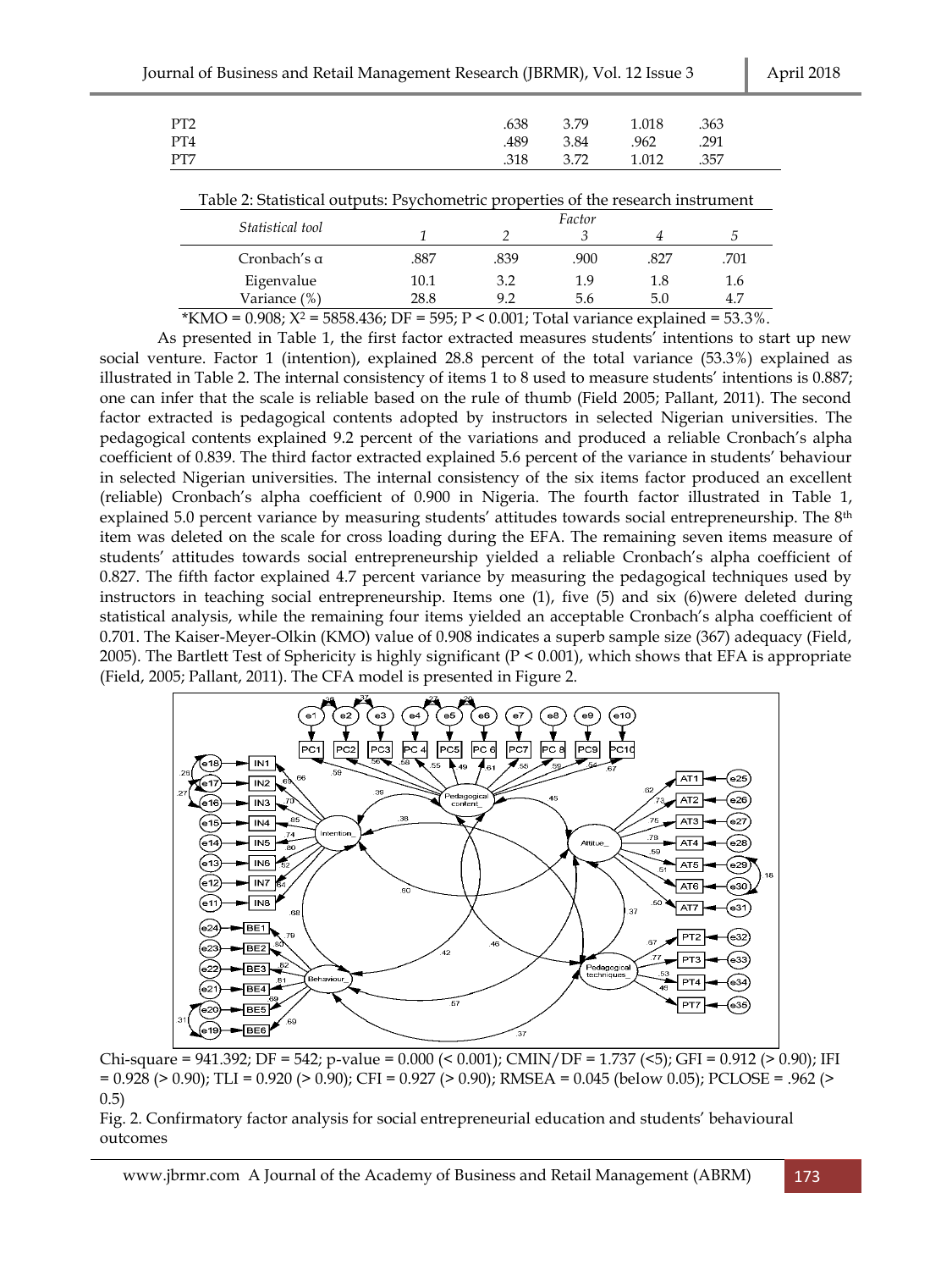According to the model fit indices shown in Figure 2, this study concludes that the hypothesised 5-factor CFA model is well fitted to the sample data. As indicated by a CFI value of 0.927, and RMSEA value of 0.045; which is within the acceptability range (Byrne, 2010). All factors loadings are significant (p ˂ 0.001) and ranged from 0.459 to 0.821. The factors loadings suggest a statistical validity of the proposed model. The fit indices validate the theoretical foundation of the five latent variables (represented by circles in Fig. 2) and their corresponding manifest variables (represented by boxes in Fig. 2). This empirical model validates the theoretical propositions concerning the influences of pedagogical contents and techniques on students' behavioural outcomes such as attitude, intention, and behaviour in selected Nigerian universities. The structural model explaining the importance of social entrepreneurship initiatives on students' behavioural outcomes in Nigeria is presented in Figure 3.



Chi-square = 1004.951; DF = 545; p-value = 0.000 (< 0.001); CMIN/DF = 1.844 (<5); GFI = 0.906 (> 0.90); IFI = 0.917 (> 0.90); TLI = 0.908 (> 0.90); CFI = 0.916 (> 0.90); RMSEA = 0.048 (below 0.05); PCLOSE = .755 (> 0.5).

Fig. 3. Structural model of entrepreneurial pedagogy and students' behavioural outcomes

The model fit indices presented in Figure 3 suggest an acceptable fit to the sample data in selected Nigerian universities. Statistically, all beta and factor loadings are significant. The standardized direct effect of pedagogical contents on students' attitudes is 0.39,  $p = 0.001$ . Empirically, when pedagogical content goes up by one (1) standard deviation, students' attitudes increase by 0.39 points. This result signifies a significant positive relationship between pedagogical contents (PC) and students' attitudes towards social entrepreneurship in Nigerian universities. The standardised direct effect of pedagogical techniques on students' attitudes is 0.18,  $p = 0.030$ . Statistically, a unit increase in the standard deviation of pedagogical technique results in 0.18 increase in students' attitudes towards social entrepreneurship. There is a positive relationship between pedagogical techniques and students' attitudes towards social entrepreneurship in Nigeria. The results show that pedagogical contents and techniques as measures of entrepreneurship initiatives by instructors in Nigerian universities positively influenced students' attitudes (PC = 0.39, p = 0.001; PT = 0.18, p = 0.030) towards starting up a social venture. This empirical evidence shows that pedagogical content exerts a more significant indirect positive effects on students' intentions (0.57,  $p = 0.002$ ) and behaviours (0.54,  $p = 0.002$ ) towards social entrepreneurship in the Nigerian universities. This study also found significant standardized direct effects of pedagogical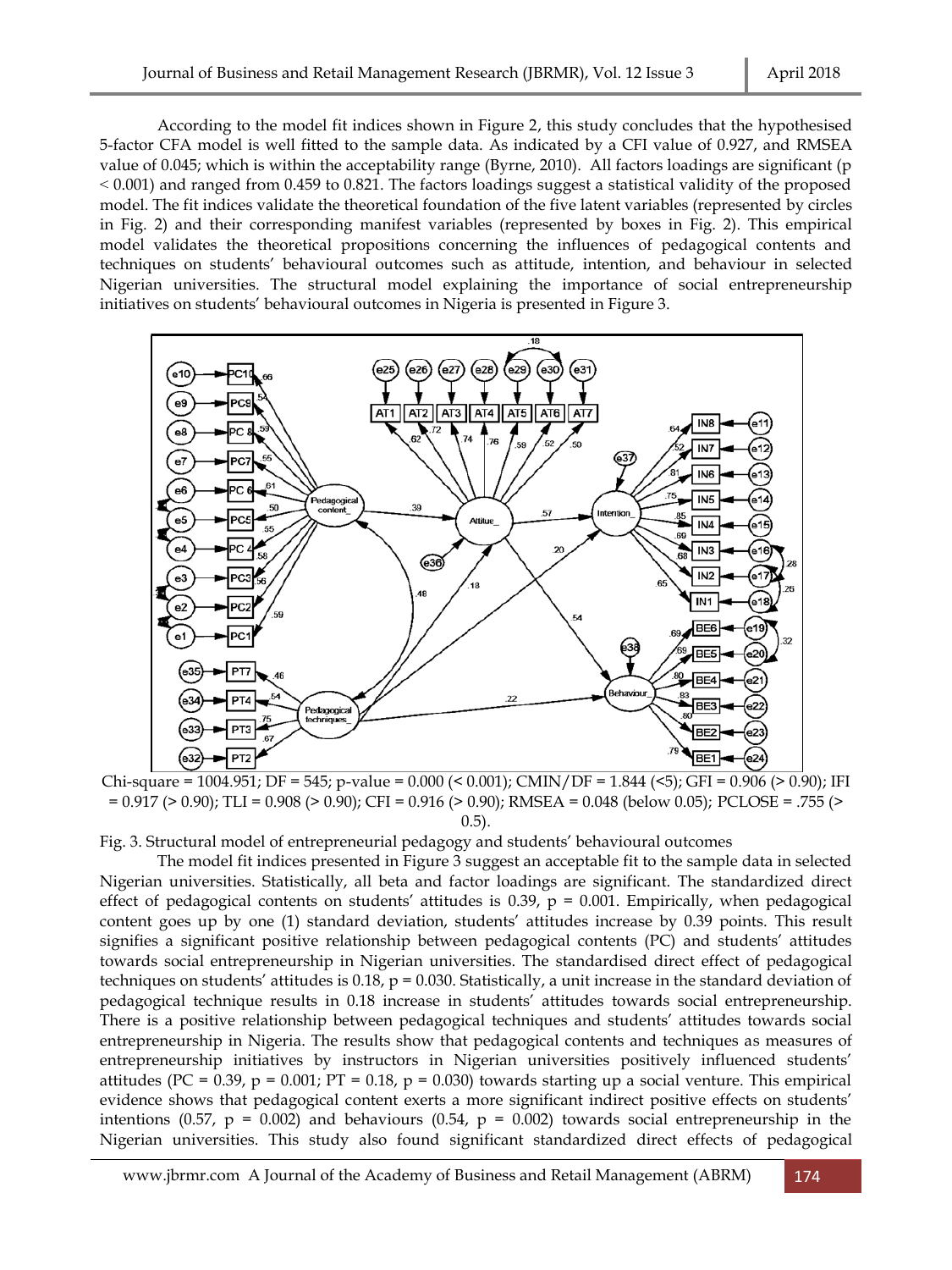techniques on students' intentions (0.20,  $p = 0.001$ ) and behaviours (0.22,  $p = 0.005$ ) towards social entrepreneurship in Nigeria. These findings showed significant positive relationships between social entrepreneurial education and students' behavioural outcomes in selected Nigerian universities; as such, hypothesis one (H1) is supported. The outcomes of this empirical analysis corroborate the results of previous studies (Karimi, 2012; Souitaris et al., 2007) that social entrepreneurship training significantly influenced attitudes, intentions, and behaviours of students in higher education.

The standardiseddirect effects of pedagogical contents on students' intentions and behaviours towards social entrepreneurship were insignificant. The level of insignificance is confirmed using a bootstrap two-tailed significant test on AMOS graphics, version 24. Therefore, students' attitudes fully mediate the relationships between pedagogical contents and students' intentions, likewise students' behaviours towards social entrepreneurship. Hypothesis two (H2) is supported on the ground that students' attitudes fully mediate the relationship between pedagogical content as a measure of social entrepreneurship education and other behavioural outcomes (students' intentions and behaviours). The standardised indirect (partially mediated by students' attitudes) effects of pedagogical techniques on students' intentions (0.57, p = 0.031) and behaviours (0.54, p = 0.031) towards social entrepreneurship are significant. These findings support the second hypothesis (H2) and also corroborate the previous studies (Izquierdo & Buelens, 2011; Wu & Wu, 2008). The only exception is that students' attitudes partially mediated the interplay between pedagogical techniques and other behavioural outcomes (students' intentions and behaviours) in Nigeria.

Regarding the direction of association between social entrepreneurship education and students' intentions towards creating a social venture. This study found that social entrepreneurship pedagogy exerts a strong positive indirect effect on students' intentions  $(0.57, p = 0.031)$  through students' attitudes. Empirically, entrepreneurship pedagogical contents  $(0.39, p = 0.001)$  exert more positive influence on students' intentions through students' attitudes, when compared to entrepreneurship pedagogical techniques (0.18,  $p = 0.030$ ). These results support hypothesis three (H3) because there is a significant positive relationship between social entrepreneurship pedagogical initiatives and students' intentions toward creating a social venture. It is also in tandem with the findings of Kristiansen and Indarti (2004), as well as Mars and Garrison (2009) submission.

## **5. Conclusion and Recommendations**

This study investigated the influence of social entrepreneurship pedagogy on students' attitudes, intentions, and behaviours in selected Nigerian universities. Based on the empirical evidence reported in the measurement and structural models, this study submits that social entrepreneurship education has a positive and statistically significant effect on undergraduates behavioural outcomes. The pedagogical initiatives introduced by the universities offering entrepreneurial modules significantly influenced undergraduates' attitudes, intentions, and behaviours towards social venture creation in Nigeria. Based on the pedagogical contents and techniques exposed to during schooling, graduates that have passed through entrepreneurial modules should showcase their abilities to venture into social entrepreneurial activities. This study also revealed that social entrepreneurship education has a strong, positive, and statistically significant effect on students' intentions to start up a new social venture. This study concludes that students' attitudes, intentions, and behaviours are crucial in predicting social entrepreneurial aspirations of students.

To enhance students' attitudes, intentions and behaviours towards venture creation, this study recommends that universities should interact with supportive organisations, such as banks and incubation centres. Putting the right structures and incubation centres in place would help in enhancing social entrepreneurial intentions among potential social entrepreneurs in Nigeria. More so, pedagogical contents and techniques of social entrepreneurship interventions need to be augmented such that there will be a linkage between town and gown. Lastly, the government also has a role to play in enforcing conducive environments for developing social entrepreneurs, by facilitating the delivery of required infrastructural facilities in the Nigerian universities.

## **6. Limitation and Future Research Direction**

The findings reported in this study are restricted to the influence of social entrepreneurship pedagogy on students' behavioural outcomes in selected universities in Nigeria. The psychological states

[www.jbrmr.com](http://www.jbrmr.com/) A Journal of the Academy of Business and Retail Management (ABRM) 175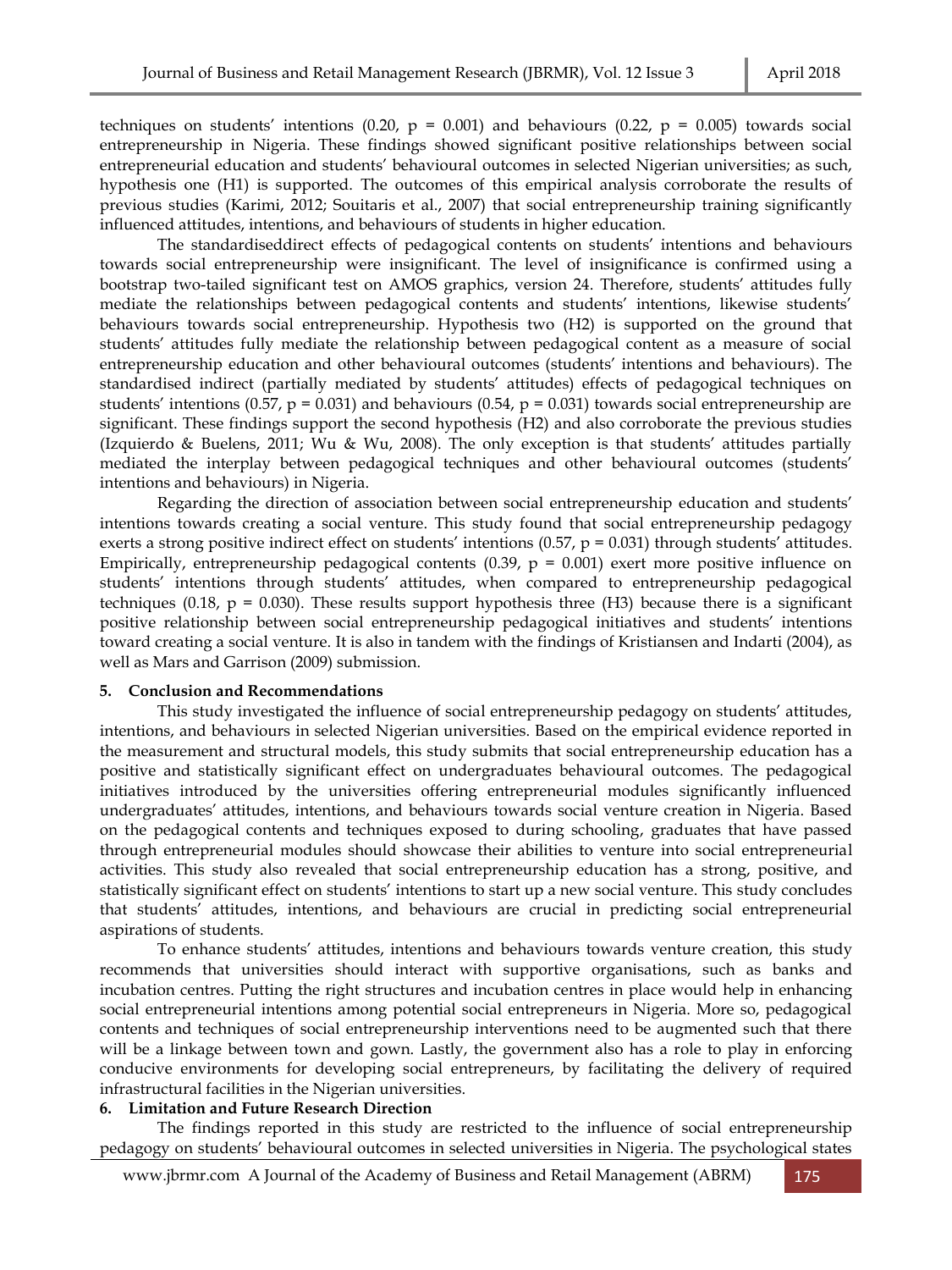of students regarding self-efficacy, and social identity were not measure or reported in this study. Future studies may consider the use of the psychological state as a mediator between social entrepreneurship education and students' behavioural outcomes. Most importantly, this study is credible in showcasing the moderating influence of students' attitudes on the interplay between social entrepreneurship education and students' behavioural outcomes with the use of structural equation modelling.

# **References**

- Ahmed, S. (2012). Sigmund Freud's psychoanalytic theory Oedipus complex: A critical study with reference to DH Lawrence'sSons and Lovers. Internal Journal of English and Literature, 3(3). 60-70.
- Ajzen, I. (1987). Attitudes, traits, and actions: Dispositional prediction of behaviour in personality and social psychology. Advances in experimental social psychology, 20, 1-63.
- Ajzen, I. (1991).Theory of planned behaviour. Organisational Behaviour and Human Decision Processes, 50, 179-211.
- Aldrich, H. E., Zimmer, C. (1986). Entrepreneurship through social networks. In: HE Aldrich (Ed.): Population Perspectives on Organisations. Uppsala: Acta Universitatis Upsaliensis, pp. 13-28.
- Ajzen, I. (2013). Theory of planned behaviour questionnaire. International Journal of Communication and Management, 21(1), 8-12.
- Aslam, T.; Awan, A., & Khan, T. (2012). Entrepreneurial intentions among University students of Punjab a province of Pakistan. International Journal of Humanity and Social Sciences, 2(14), 114-120.
- Ramkissoon-Babwah, N. (2012). An entrepreneurship education model for Trinidad and Tobago. Journal of Emerging Trends in Educational Research and Policy Studies, 3(3), 307-311.
- Bae, T. J.; Qian, S., Miao, C., & Fiet, J. O. (2014). The relationship between entrepreneurship education and entrepreneurial intentions: A meta-analytic review. Entrepreneurship Theory and Practice, 38(2), 217-254.
- Bagheri, A. Pihie, Z. A. L. (2014). The Factors Shaping Entrepreneurial Intentions. Cambridge Scholars Publishing.
- Byrne, B. M. (2010). Structural equation modelling with AMOS: Basic concepts, applications, and programming. (2<sup>nd</sup> ed). New York, NY: Routledge Taylor & Francis Group.
- Cholil, M. (2015). Analysis of attitude, experience, subjective norm and behavioural control on the entrepreneurial intention and behaviour: A case study toward the Pawners of Sharia Pawnshop of Surakarta Branch Office, Central Java, Indonesia. International Journal of Information, Business and Management, 7(2), 63-74.
- Chun-Mei, C. H. O. U., Chien-Hua, S. H. E. N., & HSIAO, H. C. (2011). The Influence of Entrepreneurial Self-Efficacy on Entrepreneurial Learning Behaviour-Using Entrepreneurial Intention as the Mediator Variable. International Business and Management, 3(2), pp. 7-11.
- Douglas, E. J. (1999). Entrepreneurship as a career choice: Attitudes, entrepreneurial intentions, and utility maximization. Frontiers of Entrepreneurship Research. Wellesley, MA: Babson College.
- Fayolle, A., & Gailly, B. (2015). The impact of entrepreneurship education on entrepreneurial attitudes and intention: Hysteresis and persistence. Journal of Small Business Management, 53(1), 75-93.
- Field, A. P. (2005). Discovering Statistics using SPSS (2 nd ed). Sage, London.
- Franke, N., & Lüthje, C. (2004). Entrepreneurial intentions of business students—A benchmarking study. International Journal of Innovation and Technology Management, 1(3), 269-288.
- Fellnhofer, K., Puumalainen, K. (2017). Can role models boost entrepreneurial attitudes? International Journal of Entrepreneurship and Innovation Management, 21(3), 274-290.
- Günzel-Jensen, F.; Moberg, K., Mauer, R., Neergaard, H. (2017). Self-Efficacy and the Entrepreneurial Mindset Revisited. In Revisiting the Entrepreneurial Mind (pp. 319-335). Springer International Publishing.
- Hooper, D., Coughlan, J., Mullen, M. (2008). Structural equation modelling: Guidelines for determining model fit. Articles, 6(1), 53-60.
- Izquierdo, E., & Buelens, M. (2011). Competing models of entrepreneurial intentions: the influence of entrepreneurial self-efficacy and attitudes. International Journal of Entrepreneurship and Small Business, 13(1), 75-91.